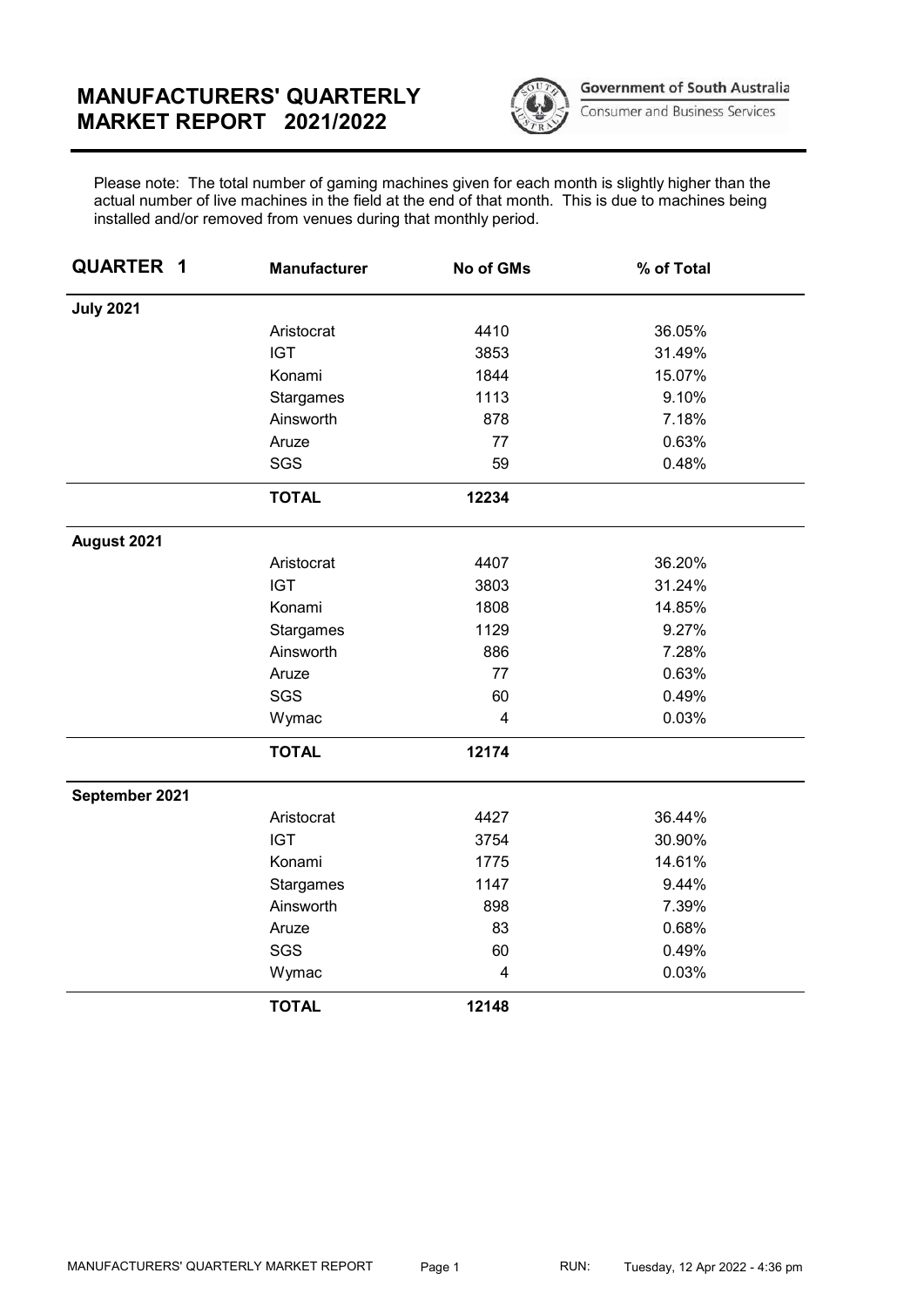| <b>QUARTER 2</b> | <b>Manufacturer</b> | No of GMs        | % of Total |
|------------------|---------------------|------------------|------------|
| October 2021     |                     |                  |            |
|                  | Aristocrat          | 4412             | 36.22%     |
|                  | <b>IGT</b>          | 3759             | 30.86%     |
|                  | Konami              | 1747             | 14.34%     |
|                  | Stargames           | 1222             | 10.03%     |
|                  | Ainsworth           | 947              | 7.78%      |
|                  | Aruze               | 89               | 0.73%      |
|                  | Wymac               | $\overline{4}$   | 0.03%      |
|                  | Datacraft / VL      | $\mathbf 0$      | 0.00%      |
|                  | <b>TOTAL</b>        | 12180            |            |
| November 2021    |                     |                  |            |
|                  | Aristocrat          | 4515             | 36.83%     |
|                  | <b>IGT</b>          | 3704             | 30.21%     |
|                  | Konami              | 1732             | 14.13%     |
|                  | Stargames           | 1240             | 10.11%     |
|                  | Ainsworth           | 964              | 7.86%      |
|                  | Aruze               | 98               | 0.80%      |
|                  | Wymac               | $\overline{7}$   | 0.06%      |
|                  | <b>TOTAL</b>        | 12260            |            |
| December 2021    |                     |                  |            |
|                  | Aristocrat          | 4641             | 37.81%     |
|                  | <b>IGT</b>          | 3638             | 29.64%     |
|                  | Konami              | 1670             | 13.60%     |
|                  | Stargames           | 1230             | 10.02%     |
|                  | Ainsworth           | 961              | 7.83%      |
|                  | Aruze               | 126              | 1.03%      |
|                  | Wymac               | $\boldsymbol{9}$ | 0.07%      |
|                  | <b>TOTAL</b>        | 12275            |            |